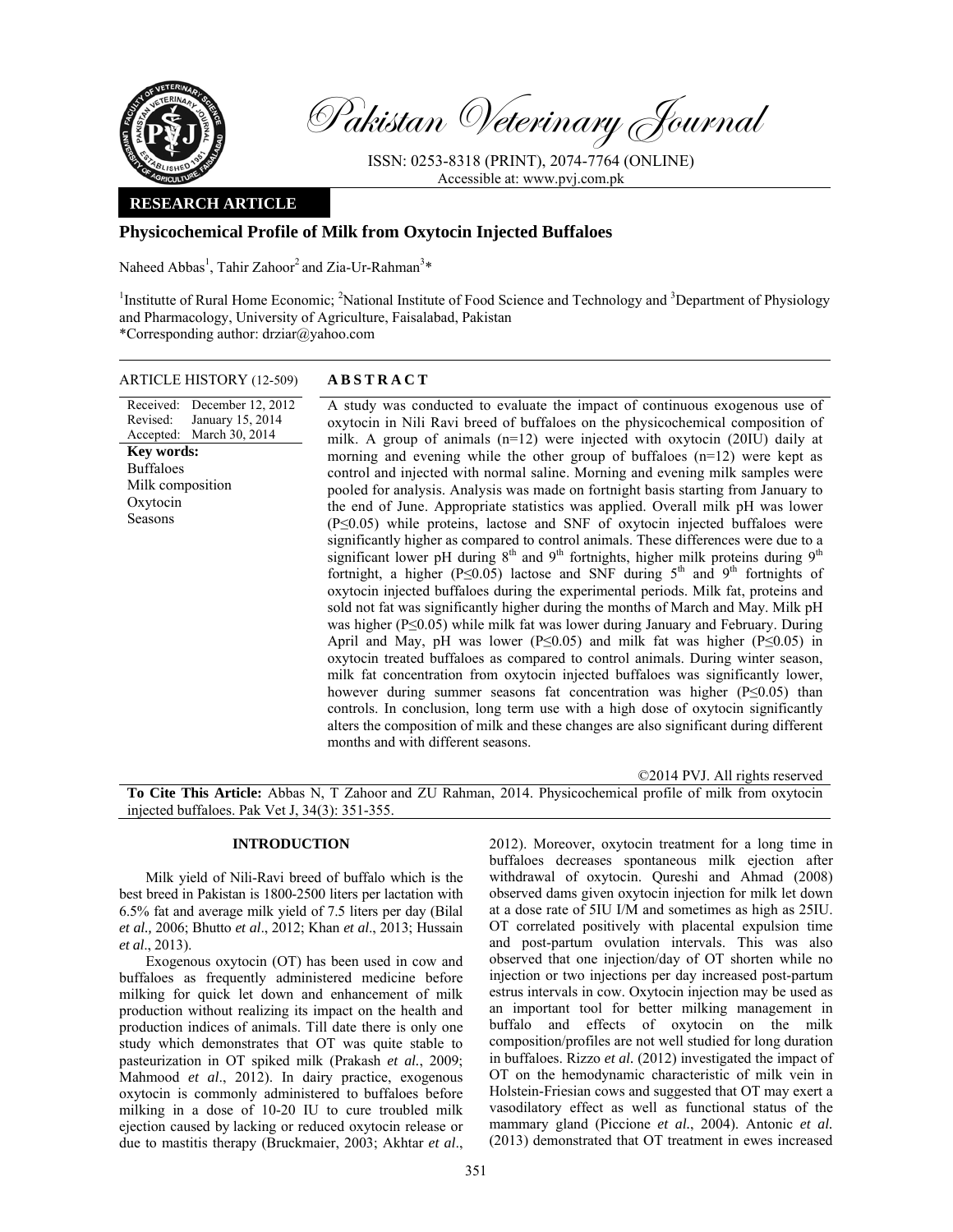peak milk flow and milk yield but were unable to change in milk composition. It has also been reported that OT injection in lactating buffaloes resulted in elevated oxidative stress by increasing the total homocysteine and ceruloplasmin oxidase activity and decreasing enzymatic activities of antioxidant enzymes including paraoxonase-1 and arylesterase; that might render the animals to poor productive and reproductive potential (Zafar *et al.,* 2013).

The purchase of OT does not require any prescription and is easily available even from general stores of the villages. The effect of one dose of OT may persist for several days but the farmers inject oxytocin before each milking. This practice may be due to lack of awareness and illiteracy of the farmers which may result in temporary gains but in the long term this practice can have harmful effects on animal and human health as well as on the quality of milk. Therefore the present study was designed to study the long term use with a high dose of oxytocin on the quality of buffaloes milk.

# **MATERIALS AND METHODS**

**Sample Collection:** Twenty four Nili Ravi buffaloes in their first and second lactation for milk were selected at Tarir Buffalo Dairy Farm, Dhanola, near Faisalabad during 2010. Twelve (12) buffaloes were kept as control (group I) and were injected with normal saline and the other twelve (12) were selected for oxytocin injection (group II; 20IU/IM). The treatment continued from January to June and milk samples were collected at fortnight intervals. Environmental temperature was obtained from the Department of Crop Physiology, University of Agriculture, Faisalabad – Pakistan. The minimum and maximum environmental temperature (°C) recorded during the month of January (6.0-16.2), February

(9.5-22.2), March (16.5-30.4), April (21.4-38.4), May  $(25.4-40.7)$  and in June  $(27.7-40.1)$  was used for splitting the data into winter (January and February), spring (March and April) and summer (May and June) season. Data obtained was pooled to analyze the months and seasonal effect. These animals were kept under similar atmospheric conditions and were fed similar feed. Homogenous milk samples were obtained (morning, 50 ml and evening 50 ml) and transferred in plastic bottles to store at -4<sup>o</sup>C for subsequent analysis.

**Sample analysis:** Milk pH was measured using electronic digital pH meter (Model Inolab WTW Series 720). The Gerber method as described by Marshall (1993) was used to determine fat content in milk samples. The nitrogen content in milk sample was estimated by using Kjeltec System-II, Tecator AB, Hoganas, Sweden based on Kjeldahl's method (991.20) of AOAC (2007). Lactose percentage was carried out by Lane and Eynon method using the procedure described in AOAC (2007). Milk solids not fat were determined using lactometer as described by David (1977). For each parameter two way analysis of variance was applied to determine the difference between fortnights and groups, months and groups and between seasons and groups. In case of significant difference, Duncan Multiple Range test was applied.

### **RESULTS**

**pH:** Mean milk pH was significantly lower during 8<sup>th</sup> and 9<sup>th</sup> fortnight in oxytocin treated buffaloes as compared to control animals, therefore overall mean milk pH was significantly lower in oxytocin treated buffaloes as compared to controls buffaloes (Table 1). Mean milk pH

**Table 1:** Mean±SE pH, fat (%), protein (%), lactose (%) and solid-not-fat (%) of milk from oxytocin injected buffaloes vs control at different fortnight intervals

| Fort-                      | pН                         |                            | Fat                       |                           | Protein                   |                           | Lactose                   |                           | Solid-Not-Fat             |                           |
|----------------------------|----------------------------|----------------------------|---------------------------|---------------------------|---------------------------|---------------------------|---------------------------|---------------------------|---------------------------|---------------------------|
| nights                     | Control                    | Oxytocin                   | Control                   | Oxytocin                  | Control                   | Oxytocin                  | Control                   | Oxytocin                  | Control                   | Oxytocin                  |
|                            |                            | <b>Treated</b>             |                           | Treated                   |                           | <b>Treated</b>            |                           | Treated                   |                           | Treated                   |
| $\mathsf{I}^{\mathsf{st}}$ | 6.68                       | 6.65                       | 4.01                      | 1.92                      | 3.25                      | 3.55                      | 4.74                      | 5.24                      | 8.73                      | 8.96                      |
|                            | $\pm 0.029$ b-d            | $\pm$ 0.093 <sup>b-d</sup> | $\pm$ 0.43 <sup>a-d</sup> | ±0.17 <sup>e</sup>        | $±0.14b-e$                | $±0.10$ <sup>a-d</sup>    | $±0.21$ <sup>a-d</sup>    | ±0.16 <sup>ab</sup>       | $\pm$ 0.39a-d             | $\pm$ 0.25 <sup>a-d</sup> |
| 2 <sub>nd</sub>            | 6.68                       | 6.79                       | 3.75                      | 1.81                      | 3.15                      | 3.24                      | 4.60                      | 4.76                      | 8.47                      | 8.70                      |
|                            | $±0.031b-d$                | $\pm$ 0.043 <sup>ab</sup>  | $\pm$ 0.52 <sup>a-e</sup> | ±0.19 <sup>e</sup>        | ±0.15 <sup>cde</sup>      | $±0.15^{b-e}$             | $\pm$ 0.23bcd             | $±0.21$ <sup>a-d</sup>    | $\pm$ 0.43bcd             | $\pm$ 0.39 <sup>a-d</sup> |
| 3rd                        | 6.69                       | 6.75                       | 3.94                      | 2.06                      | 3.48                      | 3.30                      | 5.11                      | 4.82                      | 9.32                      | 8.83                      |
|                            | $±0.027$ bcd               | $\pm 0.028$ abc            | $±0.39$ <sup>a-d</sup>    | $±0.15$ <sup>de</sup>     | $±0.11a-d$                | $±0.10$ <sup>a-e</sup>    | $±0.16$ <sup>abc</sup>    | $±0.15$ <sup>a-d</sup>    | $\pm$ 0.32abc             | $\pm$ 0.27 <sup>a-d</sup> |
| 4 <sup>th</sup>            | 6.70                       | 6.87                       | 3.97                      | 2.25                      | 3.40                      | 3.65                      | 4.99                      | 5.36                      | 9.11                      | 9.80                      |
|                            | $±0.025$ <sup>a-d</sup>    | $\pm 0.025$ <sup>a</sup>   | $\pm$ 0.37 <sup>a-d</sup> | $\pm 0.34$ <sup>cde</sup> | $±0.11^{a-e}$             | $\pm 0.09^{\mathrm{a-c}}$ | $\pm$ 0.17 <sup>a-d</sup> | ±0.13 <sup>ab</sup>       | $\pm$ 0.32 <sup>a-d</sup> | ±0.24 <sup>ab</sup>       |
| 5 <sup>th</sup>            | 6.61                       | 6.67                       | 3.28                      | 4.18                      | 2.92                      | 3.59                      | 4.24                      | 5.11                      | 7.79                      | 9.43                      |
|                            | $\pm 0.037$ c-e            | $±0.037b-d$                | $\pm$ 0.57 <sup>b-e</sup> | $\pm$ 0.29 <sup>a-c</sup> | ±0.09 <sup>e</sup>        | $±0.12$ <sup>abc</sup>    | $\pm 0.13$ <sup>d</sup>   | $\pm 0.19$ <sup>abc</sup> | ±0.24 <sup>d</sup>        | $\pm 0.34$ abc            |
| 6 <sup>th</sup>            | 6.57                       | 6.69                       | 3.50                      | 4.35                      | 3.01                      | 3.46                      | 4.36                      | 5.01                      | 8.01                      | 9.22                      |
|                            | $\pm 0.029$ <sup>de</sup>  | $\pm 0.024$ <sub>bcd</sub> | $\pm$ 0.53 <sup>a-e</sup> | ±0.43 <sup>ab</sup>       | $\pm 0.09$ <sup>de</sup>  | $±0.08$ <sup>a-e</sup>    | ±0.12 <sup>cd</sup>       | $\pm 0.10^{\mathrm{a-d}}$ | ±0.23 <sup>cd</sup>       | $\pm$ 0.19 <sup>a-d</sup> |
| 7 <sup>th</sup>            | 6.69                       | 6.60                       | 3.94                      | 4.34                      | 3.48                      | 3.44                      | 5.11                      | 4.99                      | 9.32                      | 9.17                      |
|                            | $+0.027$ <sub>bcd</sub>    | ±0.044 <sup>cde</sup>      | $±0.39$ <sup>a-d</sup>    | $\pm$ 0.34 <sup>ab</sup>  | $\pm 0.11$ <sup>a-d</sup> | $\pm 0.06$ <sub>a-e</sub> | $±0.16$ <sup>abc</sup>    | $±0.08$ <sup>a-d</sup>    | $±0.32$ <sup>abc</sup>    | $±0.16a-d$                |
| 8 <sup>th</sup>            | 6.70                       | 6.36                       | 3.97                      | 4.15                      | 3.40                      | 3.42                      | 4.99                      | 4.95                      | 9.11                      | 9.08                      |
|                            | $±0.025$ <sup>a-d</sup>    | $\pm 0.019$ <sup>fg</sup>  | $±0.37$ <sup>a-d</sup>    | $±0.37$ <sup>abc</sup>    | $±0.11a-e$                | $±0.11a-e$                | $±0.17$ <sup>a-d</sup>    | $±0.16$ <sup>a-d</sup>    | $±0.32$ <sup>a-d</sup>    | $±0.30$ a-d               |
| 9 <sup>th</sup>            | 6.61                       | 6.25                       | 3.28                      | 4.30                      | 2.92                      | 3.81                      | 4.24                      | 5.54                      | 7.79                      | 10.17                     |
|                            | $+0.037$ <sup>cde</sup>    | ±0.017 <sup>g</sup>        | $\pm$ 0.57 <sup>a-e</sup> | ±0.41 <sup>ab</sup>       | ±0.09 <sup>e</sup>        | ±0.12 <sup>a</sup>        | $\pm 0.13$ <sup>d</sup>   | ±0.17 <sup>a</sup>        | $\pm 0.24$ <sup>d</sup>   | ±0.32 <sup>a</sup>        |
| 10 <sup>th</sup>           | 6.57                       | 6.59                       | 3.50                      | 4.35                      | 3.01                      | 3.46                      | 4.36                      | 5.01                      | 8.01                      | 9.22                      |
|                            | $\pm 0.029$ de             | $±0.021$ <sup>cde</sup>    | $\pm$ 0.53 <sup>a-g</sup> | ±0.43 <sup>ab</sup>       | $±0.09$ <sup>de</sup>     | $\pm 0.08$ <sub>a-e</sub> | ±0.12 <sup>cd</sup>       | $±0.10a-d$                | ±0.23 <sup>cd</sup>       | $±0.19a-d$                |
| 11 <sup>th</sup>           | 6.59                       | 6.55                       | 4.25                      | 4.69                      | 3.69                      | 3.45                      | 5.36                      | 5.09                      | 9.84                      | 9.29                      |
|                            | $\pm 0.027$ <sup>cde</sup> | $\pm 0.020$ <sup>de</sup>  | $\pm$ 0.39 <sup>ab</sup>  | ±0.34 <sup>ab</sup>       | $\pm 0.14$ <sup>abc</sup> | $\pm 0.07$ <sup>a-e</sup> | ±0.21 <sup>ab</sup>       | $\pm 0.10^{\text{abc}}$   | ±0.37 <sup>ab</sup>       | $±0.19a-d$                |
| 12 <sup>th</sup>           | 6.58                       | 6.44                       | 4.30                      | 5.45                      | 3.76                      | 3.62                      | 5.47                      | 5.22                      | 10.04                     | 9.61                      |
|                            | $±0.024$ <sup>cde</sup>    | $\pm$ 0.25 <sup>ef</sup>   | $±0.36$ <sup>ab</sup>     | ±0.20 <sup>a</sup>        | $±0.15$ <sup>ab</sup>     | $\pm 0.07$ <sup>abc</sup> | ±0.22 <sup>a</sup>        | ±0.10 <sup>ab</sup>       | ±0.39 <sup>a</sup>        | ±0.17 <sup>ab</sup>       |
| Overall                    | 6.64                       | 6.60                       | 3.81                      | 3.65                      | 3.29                      | 3.50                      | 4.80                      | 5.09                      | 8.79                      | 9.29                      |
| <b>Means</b>               | $\pm 0.009$ <sup>A</sup>   | ±0.019 <sup>B</sup>        | ±0.13                     | ±0.14                     | $\pm 0.04^{\text{B}}$     | $\pm 0.03$ <sup>A</sup>   | $\pm 0.06^{\text{B}}$     | ±0.04 <sup>A</sup>        | ±0.11 <sup>B</sup>        | ±0.08 <sup>A</sup>        |

Mean sharing similar letter in a row or in a column are statistically non-significant (P>0.05). Small letters represent comparison among interaction of means in column for each parameter and capital letters in rows for each parameter are used for overall mean.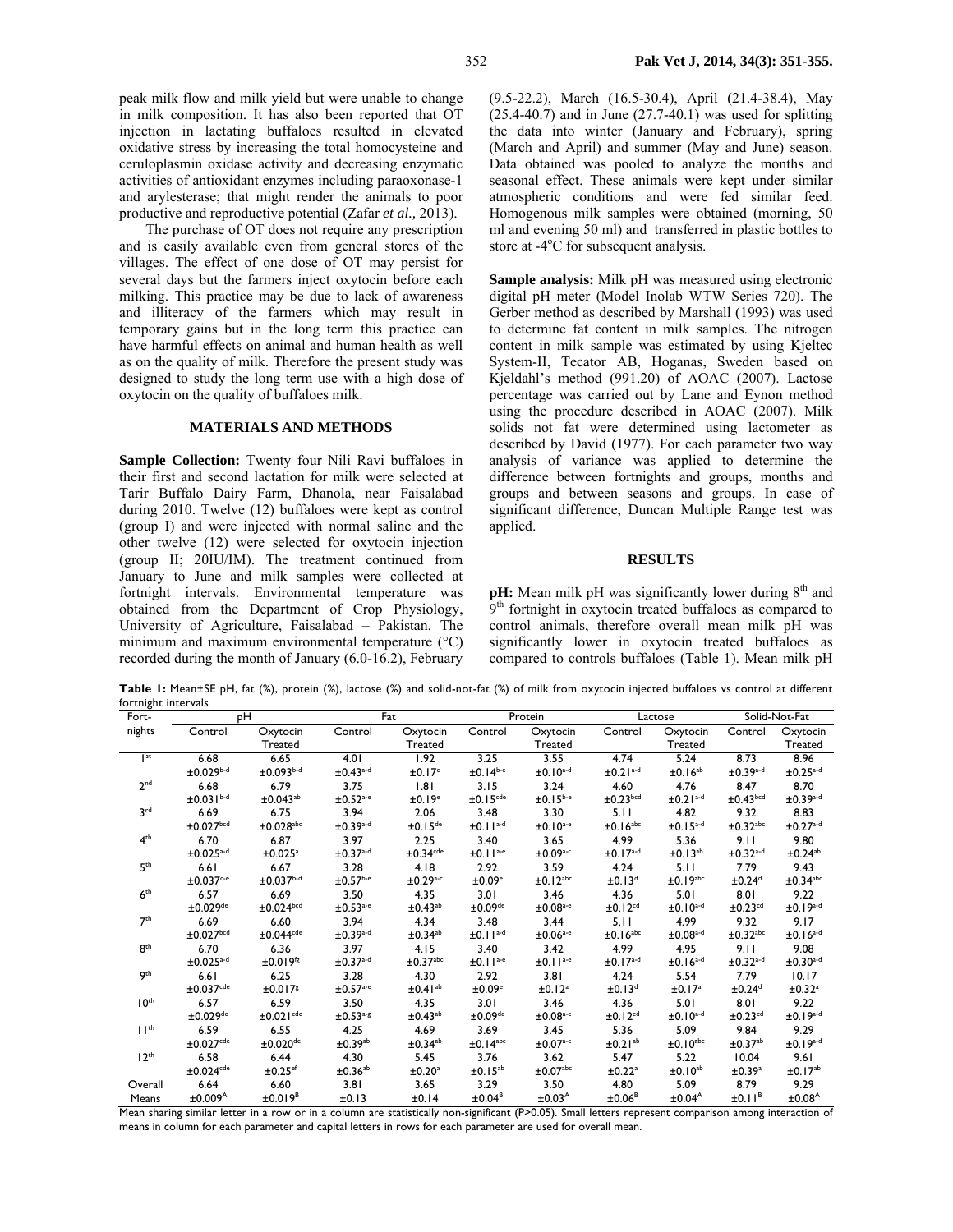|                          | рH                       |                          | Fat                   |                          | Protein                  |                       | Lactose               |                          | Solid-Not-Fat             |                        |
|--------------------------|--------------------------|--------------------------|-----------------------|--------------------------|--------------------------|-----------------------|-----------------------|--------------------------|---------------------------|------------------------|
| Months                   | Control                  | Oxytocin                 | Control               | Oxytocin                 | Control                  | Oxytocin              | Control               | Oxytocin                 | Control                   | Oxytocin               |
|                          |                          | Treated                  |                       | Treated                  |                          | Treated               |                       | Treated                  |                           | Treated                |
| I <sup>st</sup> January  | 6.68                     | 6.72                     | 3.88                  | $\overline{1.87}$        | 3.20                     | 3.39                  | 4.67                  | 4.99                     | 8.60                      | 8.83                   |
|                          | ±0.02 <sup>ab</sup>      | ±0.05 <sup>a</sup>       | ±0.33 <sup>ab</sup>   | ±0.12 <sup>d</sup>       | $±0.10^{bc}$             | ±0.0 <sup>ab</sup>    | $±0.15$ <sup>bc</sup> | ±0.14 <sup>ab</sup>      | ±0.28 <sup>cd</sup>       | $±0.23$ <sub>bcd</sub> |
| 2 <sup>nd</sup> February | 6.69                     | 6.81                     | 3.96                  | 2.15                     | 3.44                     | 3.47                  | 5.05                  | 5.09                     | 9.21                      | 9.32                   |
|                          | $\pm$ 0.02 <sup>ab</sup> | ±0.02 <sup>a</sup>       | $±0.26$ <sup>ab</sup> | ±0.18 <sup>cd</sup>      | $\pm 0.08$ <sup>ab</sup> | ±0.07 <sup>ab</sup>   | ±0.11 <sup>ab</sup>   | ±0.11 <sup>ab</sup>      | $\pm$ 0.22 <sup>abc</sup> | $±0.21$ <sup>abc</sup> |
| 3 <sup>rd</sup> March    | 6.59                     | 6.68                     | 3.39                  | 4.26                     | 2.96                     | 3.52                  | 4.29                  | 5.06                     | 7.90                      | 9.33                   |
|                          | $±0.02$ <sub>bc</sub>    | $\pm 0.02$ <sup>ab</sup> | $±0.38$ bc            | ±0.26 <sup>ab</sup>      | ±0.06 <sup>c</sup>       | ±0.07 <sup>ab</sup>   | ±0.09 <sup>c</sup>    | ±0.10 <sup>ab</sup>      | ±0.16 <sup>d</sup>        | $±0.19$ <sup>abc</sup> |
| 4 <sup>th</sup> April    | 6.69                     | 6.48                     | 3.96                  | 4.25                     | 3.44                     | 3.43                  | 5.05                  | 4.97                     | 9.21                      | 9.13                   |
|                          | $\pm 0.02$ <sup>ab</sup> | ±0.04 <sup>cd</sup>      | $±0.26$ <sup>ab</sup> | $±0.24$ <sup>ab</sup>    | ±0.08 <sup>ab</sup>      | $±0.06$ <sup>ab</sup> | ±0.11 <sup>ab</sup>   | $\pm 0.09$ <sup>ab</sup> | $\pm$ 0.22 <sup>abc</sup> | $±0.16$ <sup>abc</sup> |
| 5 <sup>th</sup> May      | 6.59                     | 6.42                     | 3.39                  | 4.32                     | 2.96                     | 3.64                  | 4.30                  | 5.27                     | 7.90                      | 9.70                   |
|                          | $±0.02$ <sub>bc</sub>    | ±0.04 <sup>d</sup>       | $±0.38$ <sup>bc</sup> | $\pm$ 0.29 <sup>ab</sup> | ±0.06 <sup>c</sup>       | ±0.08 <sup>a</sup>    | ±0.09 <sup>c</sup>    | ±0.12 <sup>a</sup>       | ±0.16 <sup>d</sup>        | ±0.21 <sup>ab</sup>    |
| 6 <sup>th</sup> June     | 6.58                     | 6.50                     | 4.27                  | 5.07                     | 3.73                     | 3.54                  | 5.42                  | 5.15                     | 9.94                      | 9.45                   |
|                          | $±0.02$ <sub>bc</sub>    | ±0.02 <sup>cd</sup>      | $±0.26$ <sup>ab</sup> | ±0.13 <sup>a</sup>       | ±0.10 <sup>a</sup>       | ±0.05 <sup>ab</sup>   | ±0.15 <sup>a</sup>    | $\pm 0.07$ <sup>ab</sup> | ±0.27 <sup>a</sup>        | ±0.13abc               |
| <b>Season</b>            |                          |                          |                       |                          |                          |                       |                       |                          |                           |                        |
| Winter                   | 6.69                     | 6.76                     | 3.92                  | 2.01                     | 3.32                     | 3.43                  | 4.86                  | 5.05                     | 8.91                      | 9.07                   |
|                          | ±0.14 <sup>ab</sup>      | $±0.03$ <sub>bc</sub>    | ±0.21 <sup>b</sup>    | ±0.11 <sup>c</sup>       | ±0.07                    | ±0.06                 | ±0.10                 | ±0.09                    | ±0.18                     | ±0.16                  |
| Spring                   | 6.64                     | 6.58                     | 3.67                  | 4.25                     | 3.20                     | 3.48                  | 4.67                  | 5.01                     | 8.56                      | 9.23                   |
|                          | ±0.02 <sup>a</sup>       | ±0.03 <sup>c</sup>       | $\pm 0.23^b$          | ±0.17 <sup>ab</sup>      | ±0.06                    | ±0.05                 | ±0.09                 | ±0.07                    | ±0.17                     | ±0.12                  |
| Summer                   | 6.59                     | 6.46                     | 3.83                  | 4.70                     | 3.34                     | 3.59                  | 4.86                  | 5.21                     | 8.92                      | 9.57                   |
|                          | ±0.01 <sup>c</sup>       | ±0.02 <sup>d</sup>       | ±0.24 <sup>b</sup>    | ±0.17 <sup>a</sup>       | ±0.08                    | ±0.05                 | ±0.12                 | ±0.07                    | ±0.22                     | ±0.12                  |

Table 2: Mean±SE pH, fat (%), protein (%), lactose (%) and solid-not-fat (%) of milk from oxytocin injected buffaloes vs control at various months of experimental period

Mean sharing similar letter in a row or in a column are statistically non-significant (P>0.05). Small letters represent comparison among interaction of means in column for each parameter and capital letters in rows for each parameter are used for overall mean.

was significantly lower during April and May of the experimental period in oxytocin treated buffaloes than the controls (Table 2). Seasonal data showed a decrease (P≤0.05) in milk pH of oxytocin injected buffaloes during spring and summer as compared to winter (Table 2).

**Fat**  $(\frac{9}{6})$ : At the beginning of the experiment  $(1^{st})$ fortnight), milk fat from oxytocin treated buffaloes showed lower (P≤0.05) fat concentration, it further dropped from  $2^{nd}$  to  $4^{th}$  fortnights and then started increasing and this difference was non-significant (Table 1). Overall mean milk fat concentration was lower in oxytocin injected buffaloes. Mean milk fat concentration was lower (P≤0.05) during the month of January and February in oxytocin treated buffaloes and was lower (P≤0.05) during winter and high (P≤0.05) during spring and summer season (Table 2).

**Proteins (%):** Milk protein concentration was higher (P≤0.05) on  $9<sup>th</sup>$  fortnight and overall mean was significantly higher in oxytocin injected milk of buffaloes (Table 1). A significant increase in milk protein concentration was observed during the month of March and May (Table 2) in oxytocin injected buffaloes as compared to control animals. Mean protein concentration was higher during all seasons; however these differences were non-significant (Table 2).

Lactose (%): Milk lactose concentration was higher (P $\leq$ 0.05) during 9<sup>th</sup> fortnights in oxytocin treated as compared to control buffaloes (Table 1). Overall mean milk lactose concentration was significantly higher (P≤0.05) in oxytocin treated buffaloes as compared to controls. Significantly higher concentration of lactose was observed during the month of March and May in lactating buffaloes subjected to oxytocin injection (Table 2). There were no differences among seasons in the lactose concentration of milk between oxytocin treated and control buffaloes (Table 2), even though the values of lactose concentration were much higher than control buffaloes.

**Solid Not Fat (%):** Mean milk solid not fat (SNF) concentration was significantly lower (P≤0.05) during  $2<sup>nd</sup>$ and high (P≤0.05) during  $12^{th}$  fortnights in the milk of oxytocin treated buffaloes (Table 1). Overall mean milk SNF was significantly higher in the oxytocin treated animals as compared to control buffaloes. Mean milk SNF concentration was significantly higher during the month of March and May in oxytocin injected buffaloes as compared to controls animals (Table 2) and it was higher than control during various seasons.

### **DISCUSSION**

Difference in composition of buffalo's milk in different localities would be due to breed, managements feeding and environment (Medhammar *et al.,* 2011; Ahmad *et al.,* 2013). The significance of measuring pH of raw milk was to determine its shelf life. Enb *et al.* (2009) reported the milk pH in Egyptian buffalo which is similar to the one reported in the present study. Significant decrease in milk pH during spring and summer could be attributed to change and availability of fodder during different seasons.

Large variations in milk fat concentration were observed at various fortnights particularly in the early part and then at the end of the experimental period. The increase in milk fat may be due to the cumulative effect of this hormone as the buffaloes are approaching towards decline in their milk production. El-Loly (2011) reported that in milk 90% or more milk fat is present in droplet forms and been given the name as milk fat globules (MFG) in cows. Prasad and Singh (2001) reported that the milk fat percentage vary from 6.22 to 6.88% during different days in buffaloes. However in the present study the variation of fat percentage ranged from 3.28 to 4.3% in normal while in oxytocin treated buffaloes the range was 1.81 to 5.45%. Tonhati *et al.* (2011) reported milk fat in buffalo's milk to be 90.g.kg-1. Therefore, arguing that oxytocin was not a limiting factor when the daily milking frequency was increased. Enb *et al.* (2009) reported 4.9- 7.52% milk fat in Egyptian buffaloes. Milk fat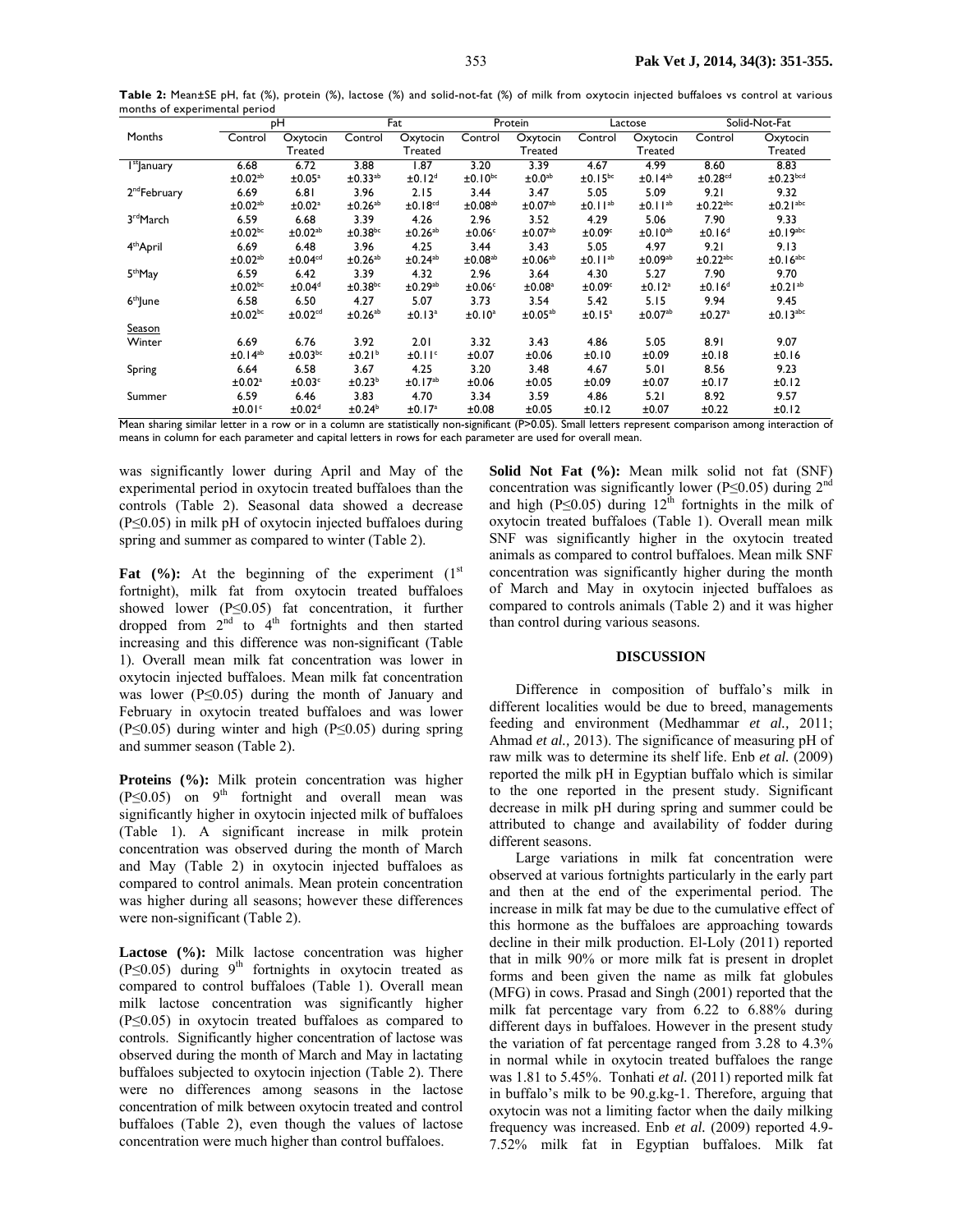concentration of oxytocin treated buffaloes was significantly low during winter followed by a significant increase in the summer throughout the experimental period. Abid El-Aziz *et al.* (2012) concluded that buffaloes milk fat concentration are slightly affected by the type and level of the feeding diet supplementation. Beata (2008) reported that milk fat content showed an increasing trend at successive lactation stages. Also, Pavici *et al.* (2002) reported a significantly high fat milk contents in the middle and at the end of lactation. Buffalo's milk composition can vary widely depending upon stage of lactation, lactation month, parturition day, seasonal feeding level and breeds (George, 2006).

The total lipid in buffalo milk are in higher contents (El-Fattah *et al.*, 2012) when compared with cow milk. Milk lipid contributes to sensorial and nutritional quality improvement of various values added products to benefit human health (Mansson, 2008). In cows injected with oxytocin, Hameed (2010) reported a high percentage of fat in control as compared to oxytocin treated groups in Sahiwal cattle. When residual milk is removed by the use of oxytocin, the deficit in milk fat contents became evident. It has also been pointed out that oxytocin prepropeptide gene can increase milk yield and oxytocin to have insulin like activity thus lipogenic in nature can affect cheese production therefore effecting negatively the economic return (Mancini *et al.*, 2013). In a comparative study, seasonal variation has been reported on buffaloes, cow, goat and sheep milk where the pasture by season has shown a higher concentration of total poly unsaturated, followed by trans and conjugated linoleic acid contents, while short fatty acid has shown an opposite trend indicating that grass during summer affects the biohydrogenation pathway (Talpur *et al.*, 2008).

In the present study milk proteins vary from 2.92 to 3.76% along with lactation in normal and in oxytocin injected buffaloes it ranged from 3.24 to 3.81%. Of the total proteins of buffaloes 80% are caseins and 20% are whey proteins with traces of other minor proteins (Ahmad *et al.,* 2013). In the present study, early response of oxytocin was a decrease in the protein contents which increased on the 9th fortnight of oxytocin injection. Beata (2008) concluded that protein contents in milk of cows were high between  $200$  to  $300<sup>th</sup>$  day of lactation after which it decreased to a level lower than the beginning of lactation. In contrary to this, buffaloes milk proteins contains 2-3 times high concentration of alanine, glycol, glutamic acid and proline (Mihaiu *et al.,* 2013). Hameed (2010) also reported a decline in the protein contents of milk from oxytocin injected Sahiwal cows. It is not known yet if long term use with high dose of oxytocin effects on the amino acids of milk.

Change in the yield of lactose can be the result of either due to lack of synthesis or its movement through tight junction to circulation or the combination of both. In the present study, overall lactose milk concentration did increase in oxytocin treated buffaloes. Buffaloes milk is richer source of lactose than cow, sheep, goat and camel to provide a good source of energy for body and brain activities in addition to hormonal regulation (Ahmad *et al.,* 2013). Lactose is the least variable component and has close relationship between lactose synthesis and amount of water being added by the animal. Pollott (2004)

reported that the secretion rate of lactose and water are stable and constant throughout the lactation. Mech *et al.* (2009) showed a close relationship between lactose synthesis and the quantity of water being drawn into the milk. The decline of lactose in winter and significantly high during spring and summer may be related to the effect of oxytocin injection on experimental buffaloes. Opposite trend was observed in the concentration of lactose in Sahiwal cow being low during beginning and then increase toward the end of lactation (Hameed, 2010). The results for lactose in present study are in line with the work of Misof *et al.* (2007) indicating that chronic oxytocin administration induced a high level of lactose in blood. It is also possible that certain ions like sodium, potassium and chloride has an important role to play in maintaining the osmotic pressure and could be responsible for an increase and/or decrease of lactose and protein concentration in the milk. Very few studies document the effects of season on buffaloes milk however negative effect of hot environments on animal production in term of quality and quantity of milk of farm animals has been reported by Bernabucci *et al.* (2013).

Buffalo milk, because of its higher fat, solid not fat (SNF) and total solid (TS) contents yield relatively more cream, butter, cheese, condensed milk as well as other dairy products (Pandya and Khan, 2009). Similarly, higher proportion of solid not fat makes buffalo butter harder and less spreadable. In the present study the overall SNF was significantly high in oxytocin treated buffaloes. Hameed (2010) on the other hand in a study with Sahiwal cow reported that SNF decreased (P≤0.05) in cows when injected with oxytocin.

Sharma *et al.* (2002) reported SNF contents to be high in winter and low in rainy season and attributed this change to the availability of green fodder during rainy season. Mech *et al.* (2009) reported lack of any significant change during various lactation stages. Oftedal (2004) reported that milk contain 74% of total solid (TS) and 8.5 to 9.5% of solid not fat, and these constituents are very important in standardization of quality and specification of milk products

**Conclusion:** From the present study it is evident that long term use as well as high doses of oxytocin buffalo milk altered the pH, fat, proteins, lactose and SNF as compared to normal animals. These changes are alarming and needs further investigation using in vitro studies to elucidate the mechanism and also the effect of continuous injection on the welfare of animal health.

**Acknowledgement:** Mr. Amanat Ali did the statistical work, typing of this manuscript, and formatting of this paper that is greatly acknowledged.

## **REFERENCES**

- Abd EL Aziz, SM Kholid and TA Morsy, 2012. Buffalo's milk composition and its fat properties as affected by feeding diet supplemented with flaxseed or fibrolytic enzymes in early lactation. J Life Sci, 4: 19-25.
- Ahmad A, FM Anjum, N Huma, A Sameen, and T Zahoor, 2013. Composition and physiochemical characteristic of buffalo milk with particular emphasis on lipids, proteins, minerals, enzymes and vitamins. J Animal Plant Sci, 23(1 Suppl): 62-74.
- Akhtar MS, LA Lodhi, AA Farooq, MM Ayaz, M Hussain, MH Lashari and ZI Chaudhary, 2012. Effect of oxytocin administration before